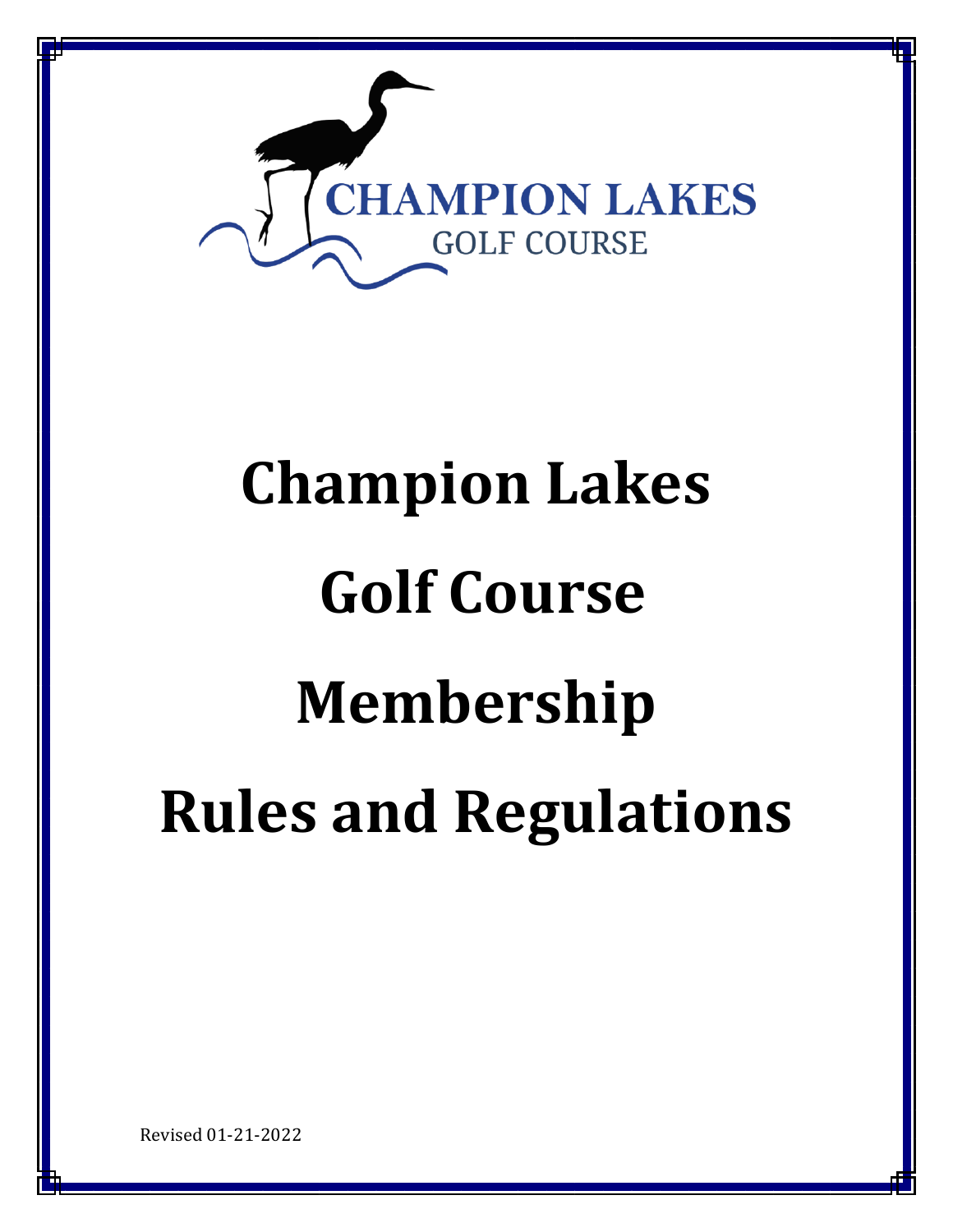

Membership Agreement

| <b>NAME</b>                |                                                                                                                                                                        |  |
|----------------------------|------------------------------------------------------------------------------------------------------------------------------------------------------------------------|--|
| <b>ADDRESS</b>             |                                                                                                                                                                        |  |
| <b>PHONE</b>               |                                                                                                                                                                        |  |
| E-MAIL                     | <u> 2002 - Jan James James James James James James James James James James James James James James James James J</u>                                                   |  |
|                            |                                                                                                                                                                        |  |
|                            |                                                                                                                                                                        |  |
|                            | DATE OF PURCHASE EXPIRES                                                                                                                                               |  |
|                            | for payment of a City of McAllen Champion Lakes Golf Course membership.                                                                                                |  |
|                            | This membership is good for a period of ______, beginning on<br><u>___________</u> __ and ending on ________________________.                                          |  |
|                            | This membership is not transferable, non-assignable, non-refundable, non-<br>extendable and not valid for league or tournament play.                                   |  |
| is available upon request. | Furthermore, this membership is subject to the rules and regulations of the City of<br>McAllen Champion Lakes Golf Course with respect to memberships, a copy of which |  |
|                            | The person to whom this membership is issued also agrees to abide by all the rules                                                                                     |  |

The person to whom this membership is issued also agrees to abide by all the rules and regulations of the City of McAllen Champion Lakes Golf Course, a copy of which is available upon request.

I acknowledge receipt of a copy of the CLGC Memberships Rules and Regulations

| -        |   |  |
|----------|---|--|
| . .      |   |  |
| <b>.</b> | - |  |
|          |   |  |

Champion Lakes Golf Course Staff Member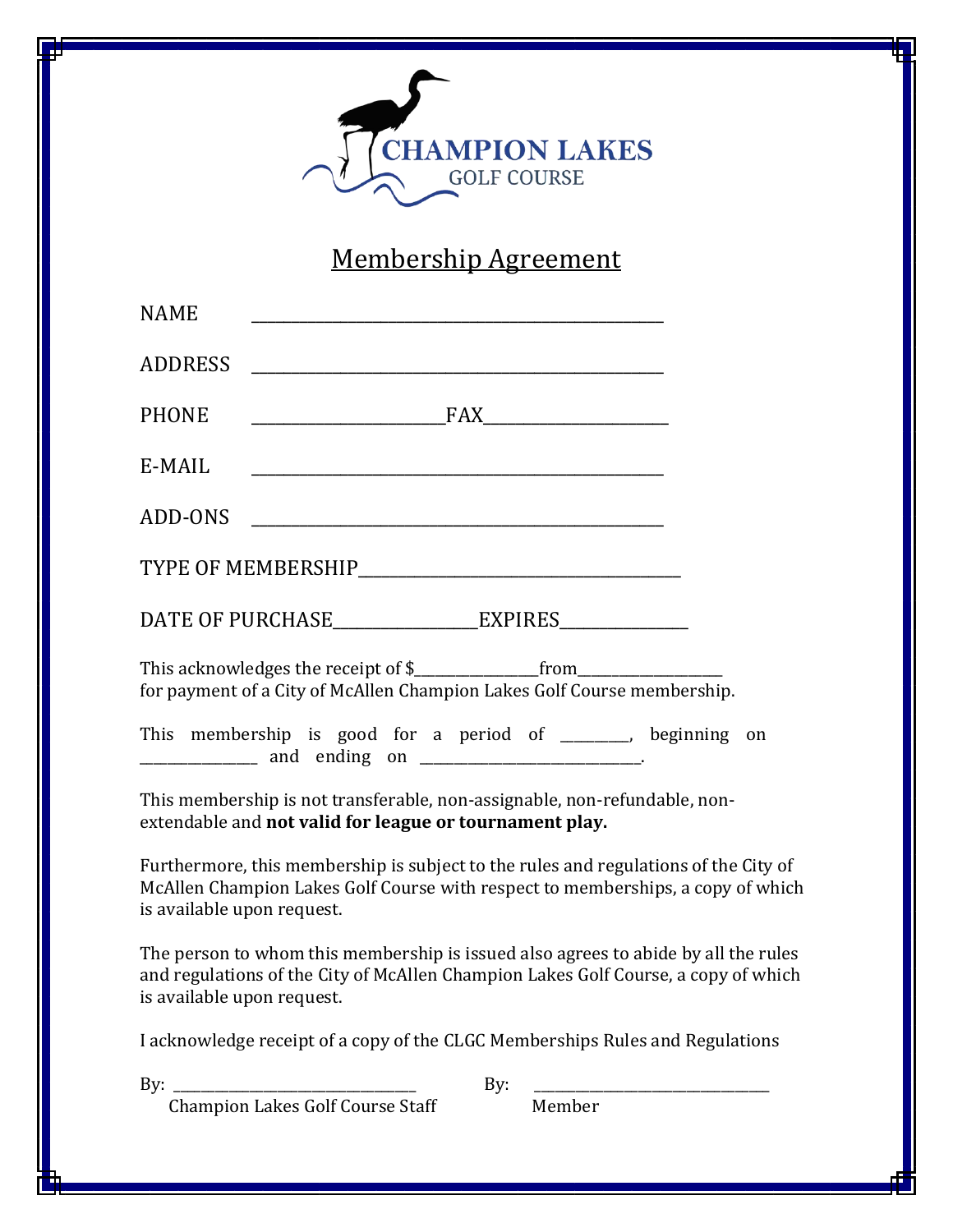## **Memberships**

## One Person Annual \$1,300.00

- **1.** Membership is non-refundable, non-transferable, non-assignable and **not valid for league or tournament play.**
- 2. Membership is valid for one (1) year starting from the date of purchase.
- 3. Annual Membership holders may make tee time reservations three (3) days in advance.
- 4. Champion Lakes Golf Course and/or City of McAllen reserves the right to request additional documentation, explanation, or proof for qualifications of any membership purchase. In addition, Champion Lakes Golf Course and the City of McAllen reserve the right to review whether-or-not the membership sought complies with both the letter and the spirit of membership requirements set out herein. In addition, membership types and membership requirements may be altered, amended, or terminated at any time without prior notice; provided, however any such changes or terminations would not affect current memberships for the current membership term, however, such alterations, amendments or terminations would apply to all memberships at the time of renewal, as applicable.

## Couples Annual \$1,725.00

- **1.** Membership is non-refundable, non-transferable, non-assignable and **not valid for league tournament play.**
- 2. Membership is valid for one (1) year starting from the date of purchase of the main membership. Spouse and child memberships may be added at any time but will expire on same date as the main member. No pro-rating.
- 3. Couples membership holders may make tee time reservations three (3) days in advance.
- 4. To qualify for a family membership, child shall be limited to a natural born or legally adopted child of the main member, which child has not yet reached the age of nineteen (19) years, has his or her primary residence with the main member, or for whom the main member is the primary means of support.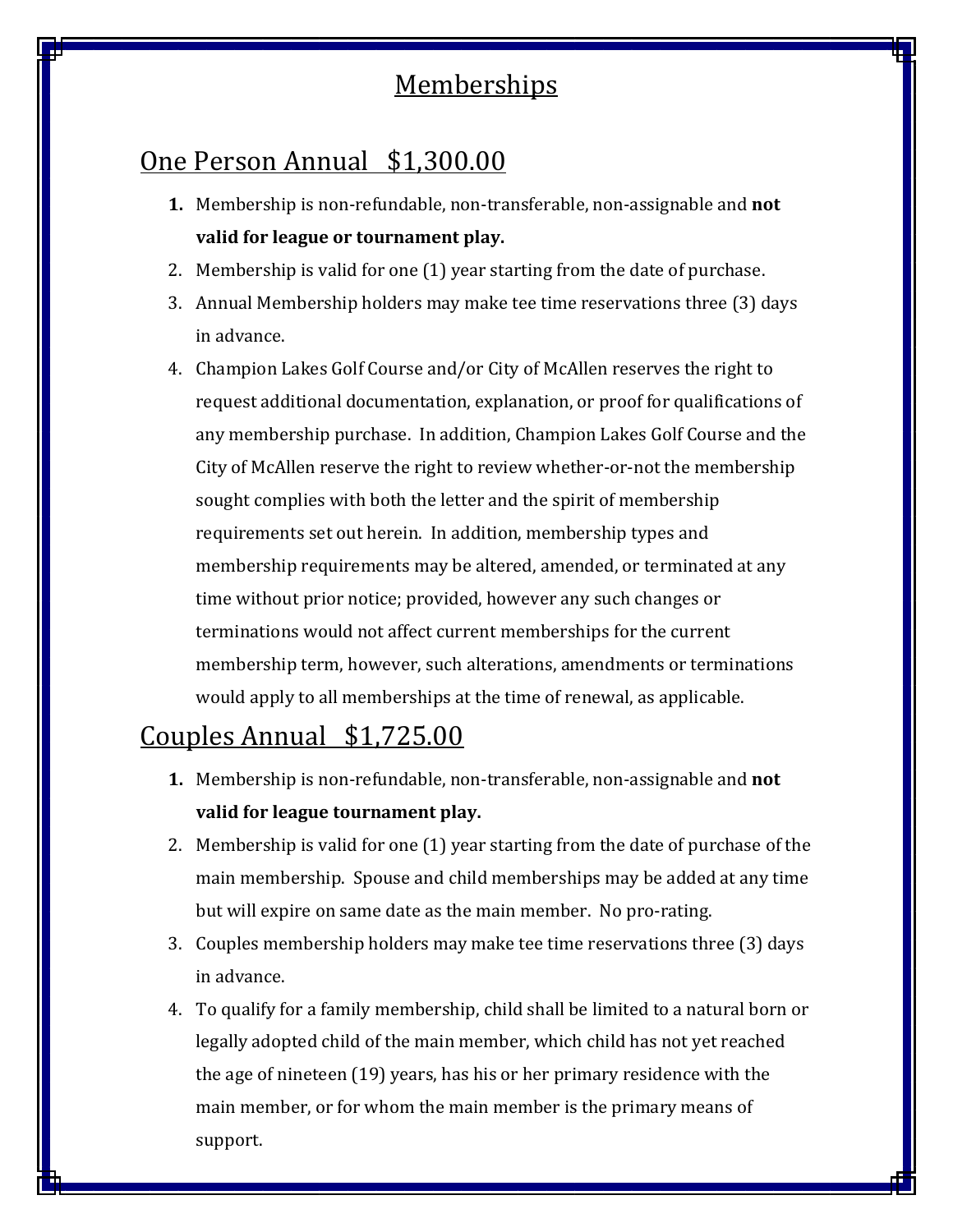5. Champion Lakes Golf Course and/or the City of McAllen reserves the right to request additional documentation, explanation, or proof for qualifications of any membership purchase. In addition, Champion Lakes Golf Course and the City of McAllen reserve the right to review whether-or-not the membership sought complies with both the letter and the spirit of membership requirements set out herein. In addition, membership types and membership requirements may be altered, amended, or terminated at any time without prior notice; provided, however any such changes or terminations would affect current memberships for the current membership term, however, such alterations amendments or terminations would apply to all memberships at the time of renewal, as applicable.

### Business/Corporate \$1,300.00; Add-Ons \$850.00

- **1.** Membership is non-refundable, non-transferable, non-assignable and **not valid for league or tournament play.**
- 2. Membership is valid for one (1) year starting from the date of purchase and all Business Memberships "add-ons" will expire on the same date as main membership or at the time when the beneficiary is no longer a full time employee of the business. No pro-rating.
- 3. Business membership holders may make tee time reservations three (3) days in advance.
- 4. In order to qualify for a Business membership, the business must:

a. Be legally recognized for a business in the State of Texas (e.g. corporation, legal partnership, sole proprietorship)

b. Have been in existence for at least twelve (12) months prior to the date on which the business membership is purchased.

c. Be able to establish that it has not less than five (5) full time employees.

5. In addition, in order to qualify for additional discounted memberships through the main business membership, the additional memberships must be

a. Paid for by the business (e.g. with a business check)

b. Purchased for the benefit of persons who are employed full time by the business and/or are 51% or more owners of the business.